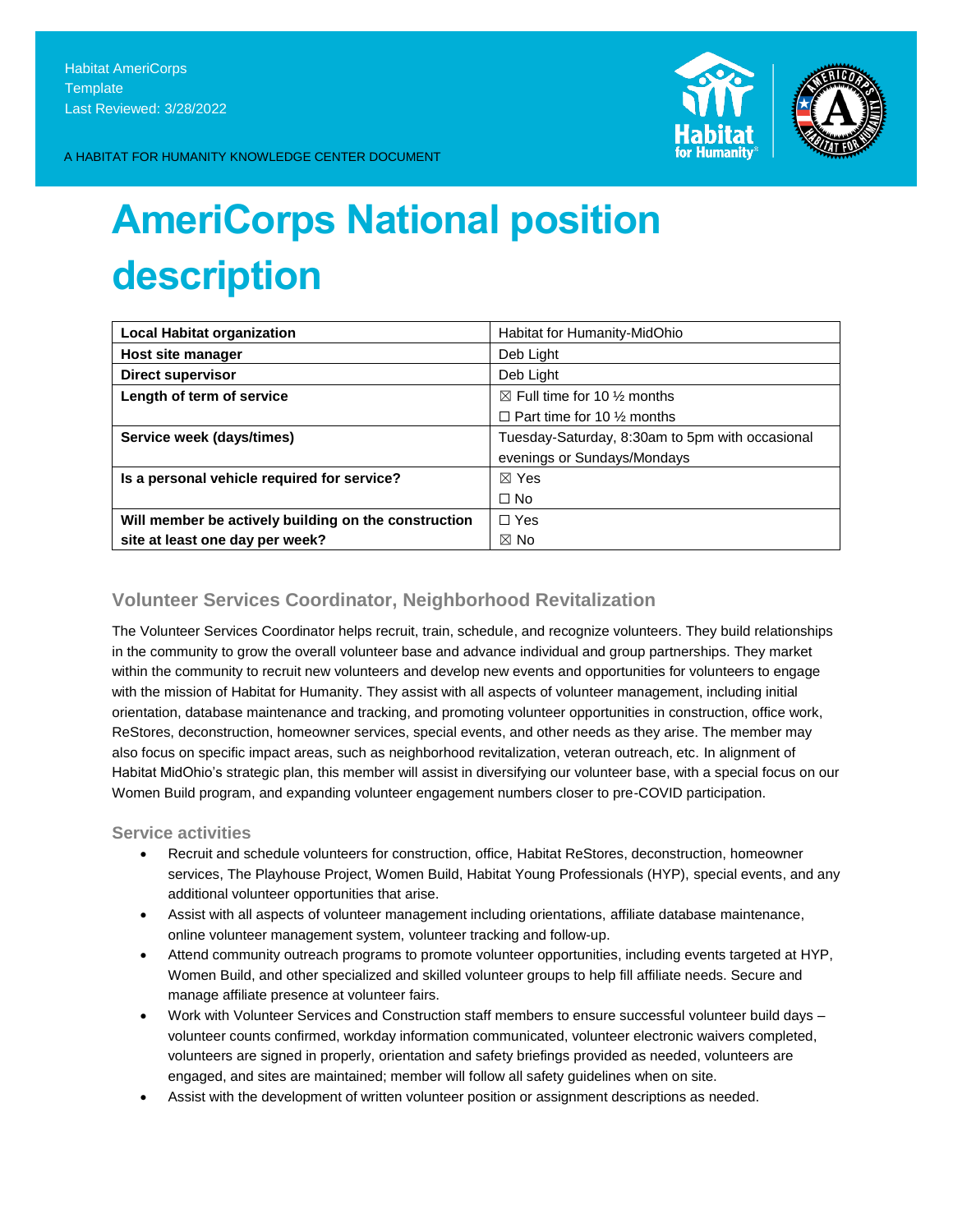- Visit the build sites to observe and gain an understanding of tasks in which volunteers are asked to participate, and occasionally build alongside volunteers.
- Schedule and communicate affiliate need with assigned individual volunteers and volunteer groups.
- Maintain communication with volunteers through volunteer e-newsletters and by updating volunteer-related areas of the affiliate website and individual and team volunteer manuals with current information as needed.
- Assist in the planning and execution of the annual volunteer recognition event and other volunteer appreciation and recognition activities throughout the year.
- Assist in the collection of feedback through volunteer experience survey, analyzing the results that follow.
- Assist in the strengthening of existing and the development of new partnerships with community businesses and organizations to provide in-kind donations for volunteer appreciation activities and other volunteer services departmental needs.
- Assist with neighborhood revitalization activities, such as Rock the Block, and other community events.

#### **Member development**

Required meetings, trainings, and events

- Onsite orientation to local host.
- First Aid/CPR.
- Foundations of Service training series.
- National days of service:
	- o Dr. Martin Luther King, Jr Day
	- o Make A Difference Day
	- o AmeriCorps Week
- Weekly meeting with host site manager.
- Weekly meeting with direct supervisor, including completing a check in form each month.
- Life After AmeriCorps training.
- Ongoing position related training.
- Monthly All Staff meeting, monthly volunteer team meeting, 1 board meeting as a team, 1 homeowner orientation, 1 homeowner selection committee meeting, at least 2 wall raising ceremonies, at least 2 home dedications, and other meetings as appropriate.
- Choice of 1 safety committee meeting, 1 home maintenance class, or 1 home repair assessment or home visit.
- Quarterly staff or AmeriCorps team build days.
- Individual and/or group professional development trainings may be available based on AmeriCorps interest, host site manager/supervisor recommendation, and budget.
- Host site events, including 35<sup>th</sup> Anniversary event, Volunteer Recognition event, Habitat AmeriCorps Alumni build day (spring). Participation in these events will be in line with AmeriCorps program regulations/restrictions.

## **Experience, knowledge and skills**

#### **MINIMUM REQUIREMENTS**

- AmeriCorps members must be a U.S. citizen, national or lawful permanent resident.
- AmeriCorps members must be at least 18 or older.
- AmeriCorps members must have a high school diploma or GED.